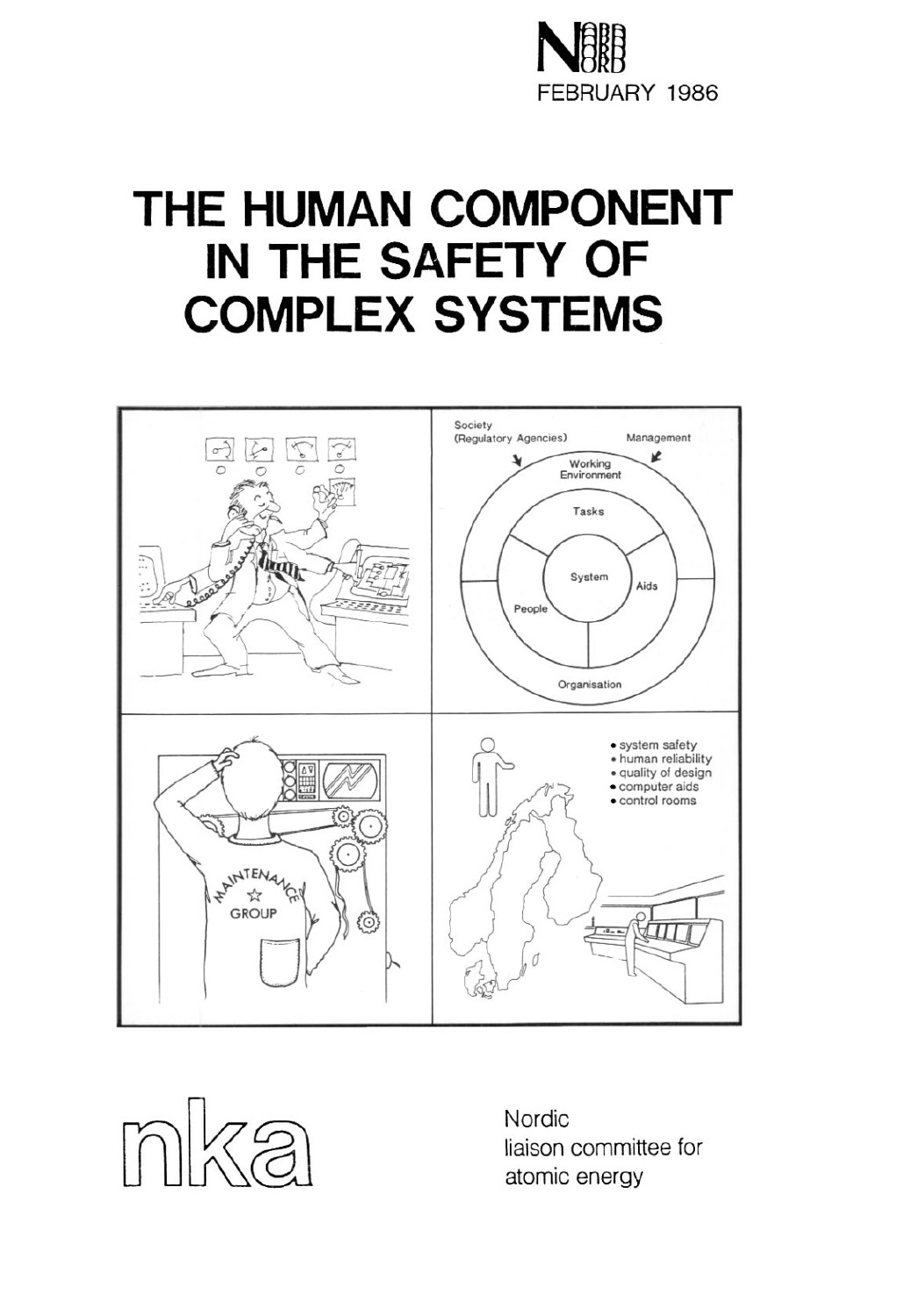NKA/LIT (85) 1

## **THE HUMAN COMPONENT IN THE SAFETY OF COMPLEX SYSTEMS**

SUMMARY REPORT OF THE NKA/LIT PROGRAMME 1981-85

**BJÖRN WAHLSTRÖM** TECHNICAL RESEARCH CENTRE OF FINLAND 02150 ESPOO

FEBRUARY 1986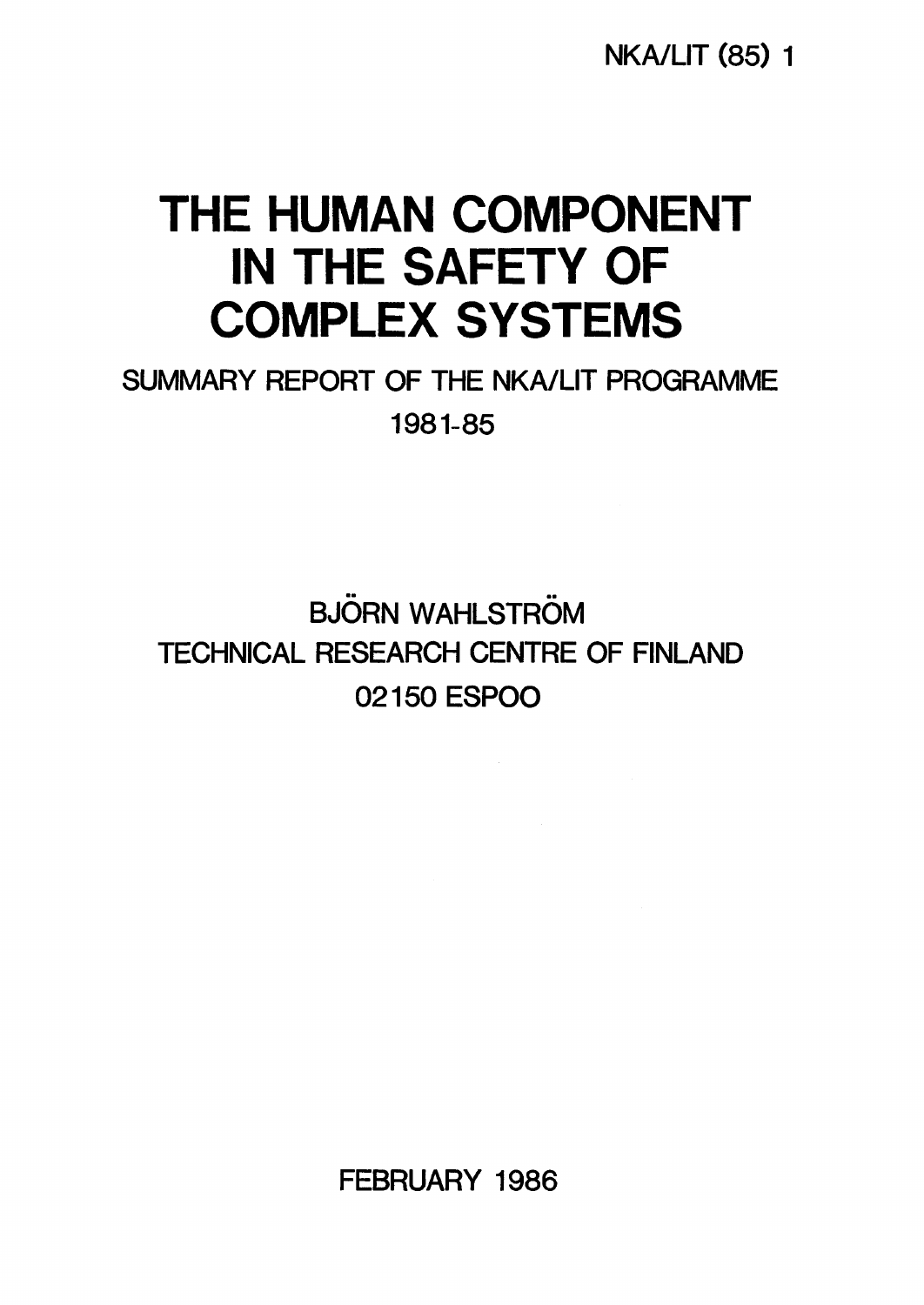Steering committee for the human reliability programme 1981 - 1985 (the NKA/LIT programme)

Björn Wahlström (chairman) Technical Research Centre of Finland VTT/SAH ' Otsvägen 5 I SF-02150 ESBO, FINLAND

L.P. Goodstein Research Establishment Risø PB 49 DK-4000 ROSKILDE, DENMARK

John Lindqvist Swedish State Power Board Fack S-162 87 VÅLLINGBY, SVERIGE

Franz Marcus Nordic Liasion Committee for Atomic Energy PB 49 DK-4000 ROSKILDE, DENMARK

El se Pettersson  $(1.1.1981 - 30.6.1982)$ Roger Hagafors (1.7.1982 - 30.6.1983) Bo Liwång (1.7.1983 - ) Swedish Nuclear Power Inspectorate Box 27106 S-102 52 STOCKHOLM, SWEDEN

Magnus Øvreeide OECD Halden Reactor Project PB 173 N-1751 HALDEN, NORWAY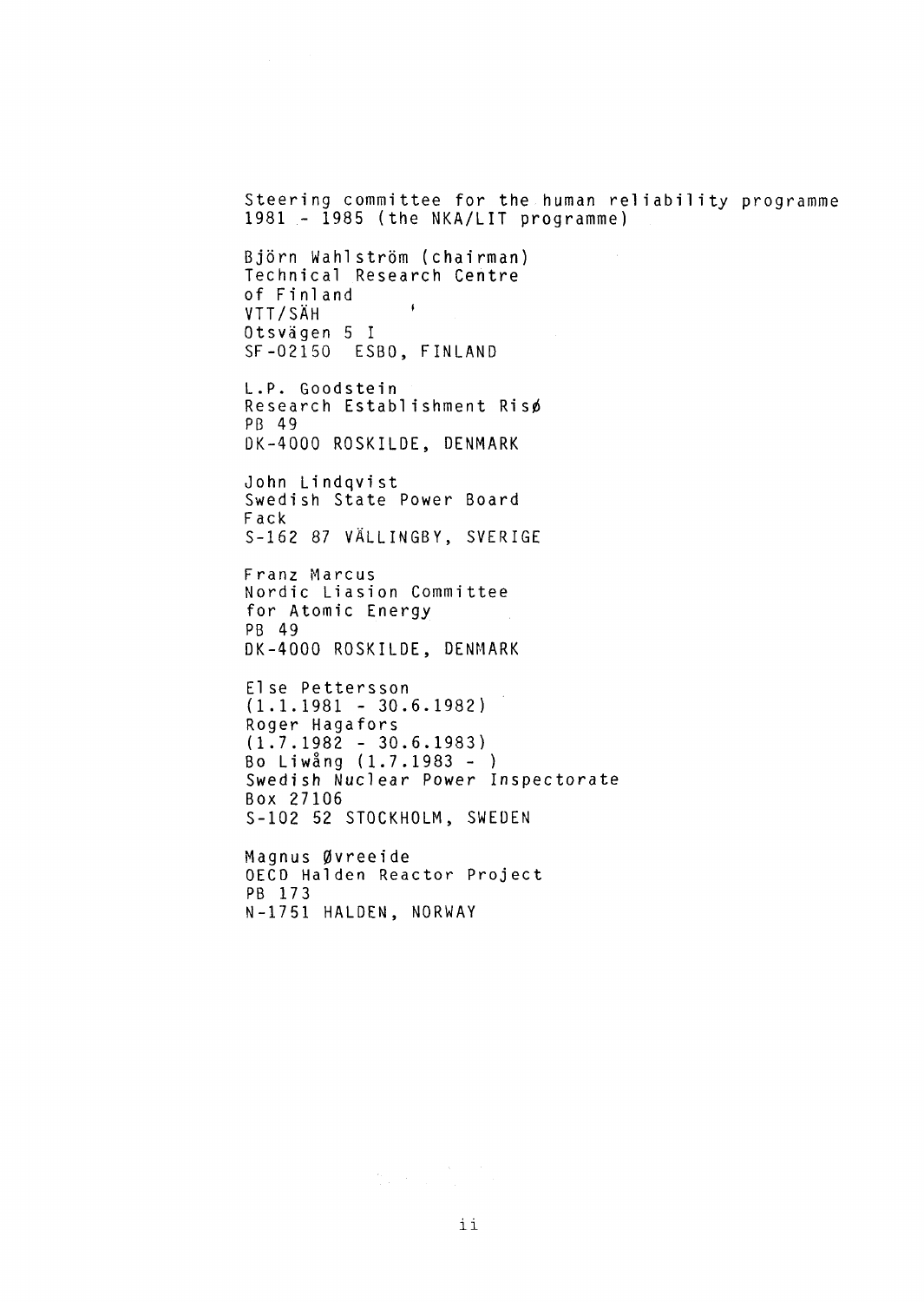#### ABSTRACT

The safety of nuclear power and other complex processes requires that human actions are carried though on time and without error. Investigations indicate that human errors are the main, or an important contributing cause in more than half of the incidents which occur. This makes it important to try understand the mechanisms behind the human errors and to investigate possibilities for decreasing their likelihood.

The present report presents an overview of the Nordic cooperation in the field of human factors in nuclear safety, under the LIT-programme carried out 1981 - 1985. The work was divided into six different projects in the following fields:

- human reliability in test and maintenance work
- safety oriented organizations and company structures
- design of information and control systems
- new approaches for information presentation  $\overline{\phantom{a}}$
- experimental validation of man-machine interfaces
- planning and evaluation of operator training

The research topics were selected from the findings of an earlier phase of the Nordic cooperation  $/1/$ . The results åre described in more detail in separate reports. A summary of the LIT programme is presented in /2/.

#### INIS DESCRIPTORS

CONTROL ROOMS; EDUCATION; HUMAN FACTORS; NUCLEAR POWER PLANTS; ORGANIZATIONAL MODELS; REACTOR OPERATORS; REACTOR SAFETY; SYSTEM FAILURE ANALYSIS.

This report is part of the safety programme sponsored by NKA, the Nordic Lialison committee for Atomic Energy 1981-1985. The project work was partly financed by the Nordic council of Ministers.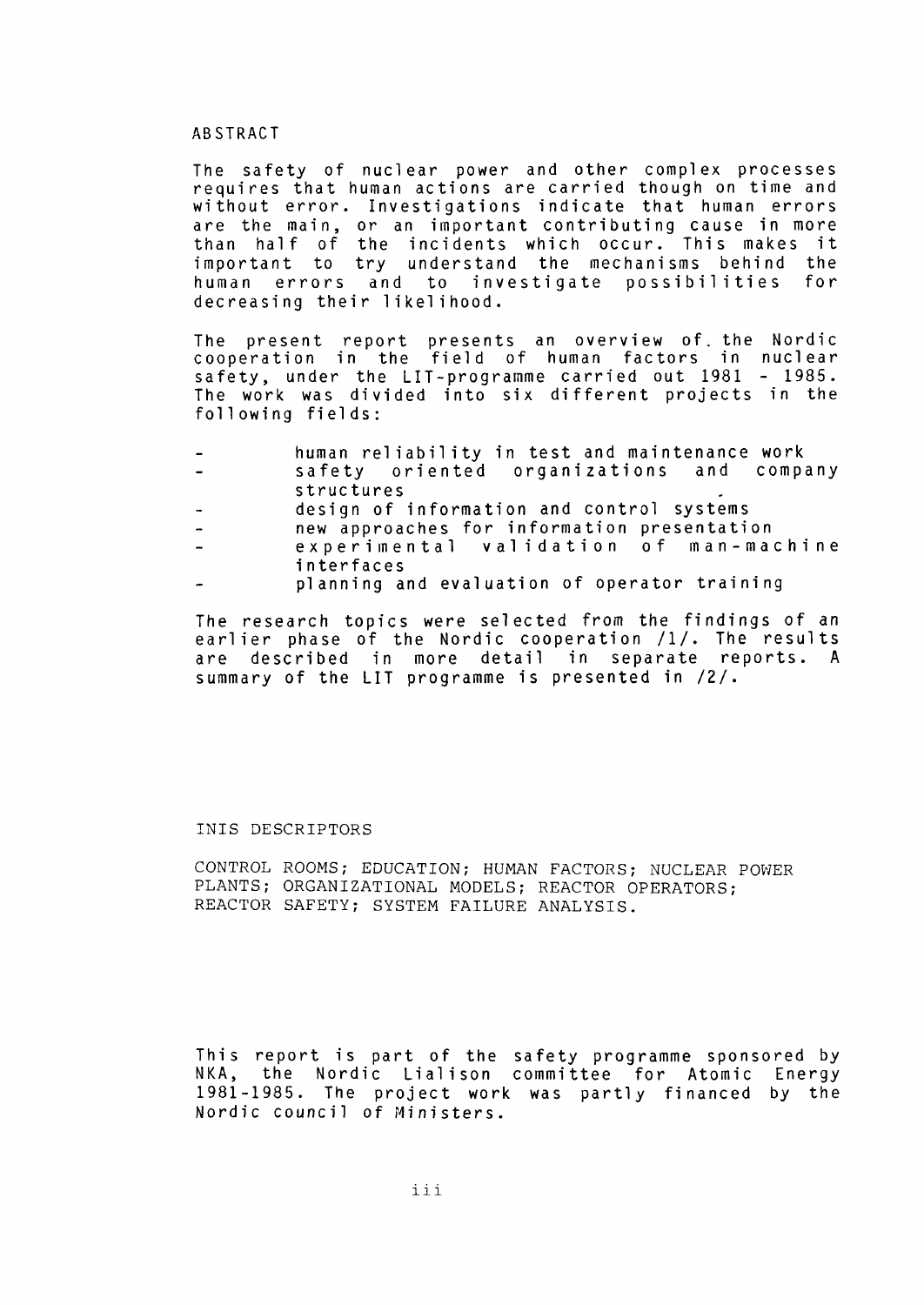### LIST OF CONTENTS

| THE HUMAN FACTOR AND NUCLEAR POWER                           | 3  |
|--------------------------------------------------------------|----|
| TEST AND MAINTENANCE ACTIVITIES                              | 5. |
| SAFETY ORIENTED COMPANY STRUCTURES                           | 8  |
| COMPUTER AIDED DESIGN                                        | 11 |
| COMPUTERIZED OPERATOR SUPPORT AND EXPERIMENTAL<br>VALIDATION | 14 |
| PLANNIG AND EVALUTION OF OPERATOR TRAINING                   | 16 |
| CONCLUSIONS                                                  | 18 |
| <b>REFERENCES</b>                                            | 20 |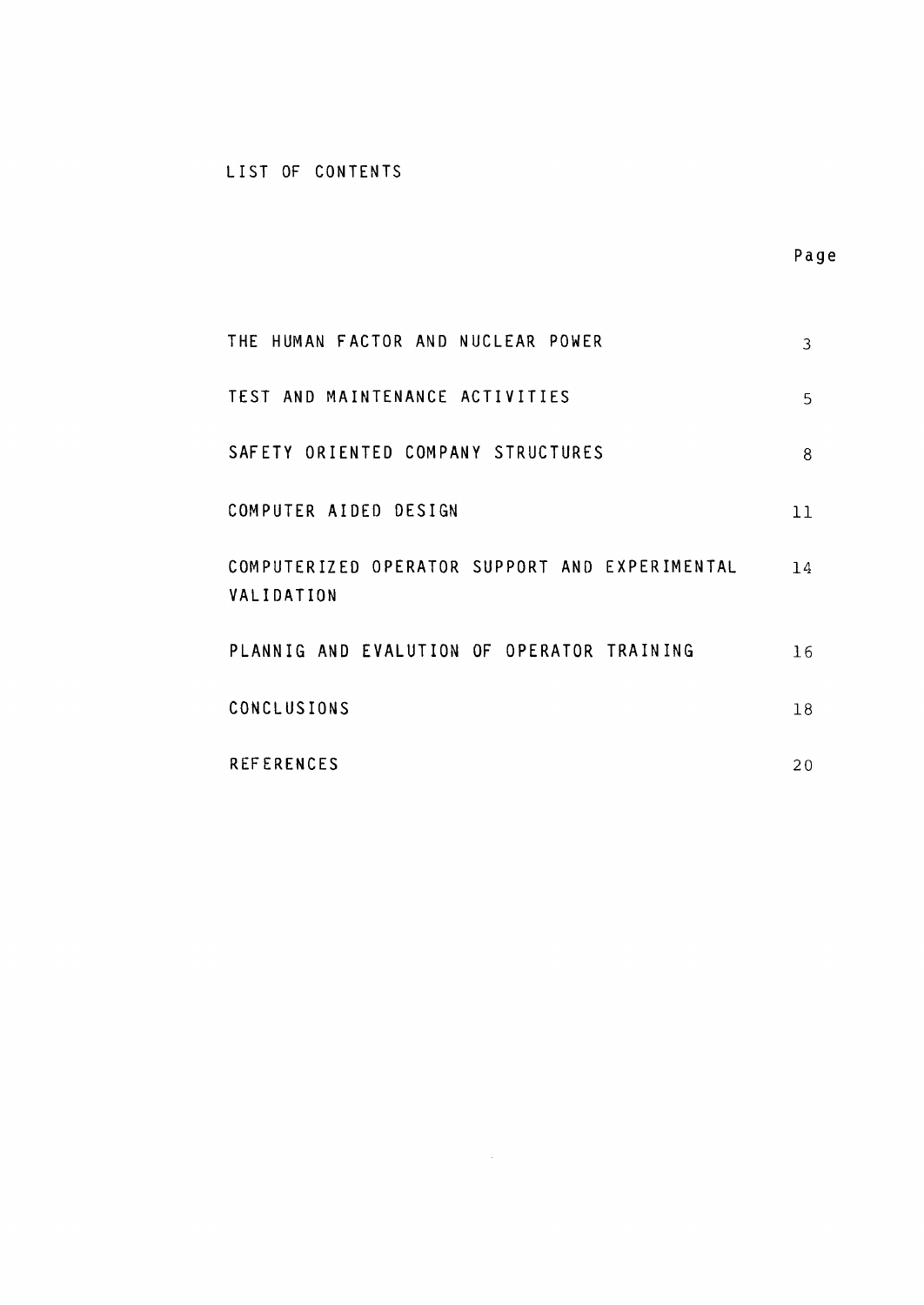#### THE HUMAN FACTOR AND NUCLEAR POWER

The importance of the human factor for the safety of nuclear power was demonstrated in a dramatic way by the Three Mile Island incident 1979. Several major and trivial human errors committed during what should have been a minor plant disturbance, were the direct cause of the most spectacular accident of the nuclear industry. Many lessons have already been drawn from this and there may be more to come.

The incident has framed attention on 3 problem areas in relation to human factors:

- control room design
- operator training
- use of procedures

These åre general problems encountered in the design of complicated systems, their operation and maintenance. The safety of nuclear power plants and other complex industrial plants depends to a large extent on the quality of human work in design, operation and maintenance, or more generally on the overall management of such plants.

Potential consequences of human errors åre determined as part of a risk assessment for a specific plant. Risk assessment evaluates the risks associated with different chains of events. Looking at the risk topography for different nuclear plants, some issues are generic for all plants while others apply only to individual plants. Specific problems evidently have to be resolved locally at the plants but some of the generic issues are suitable for a cooperative research effort.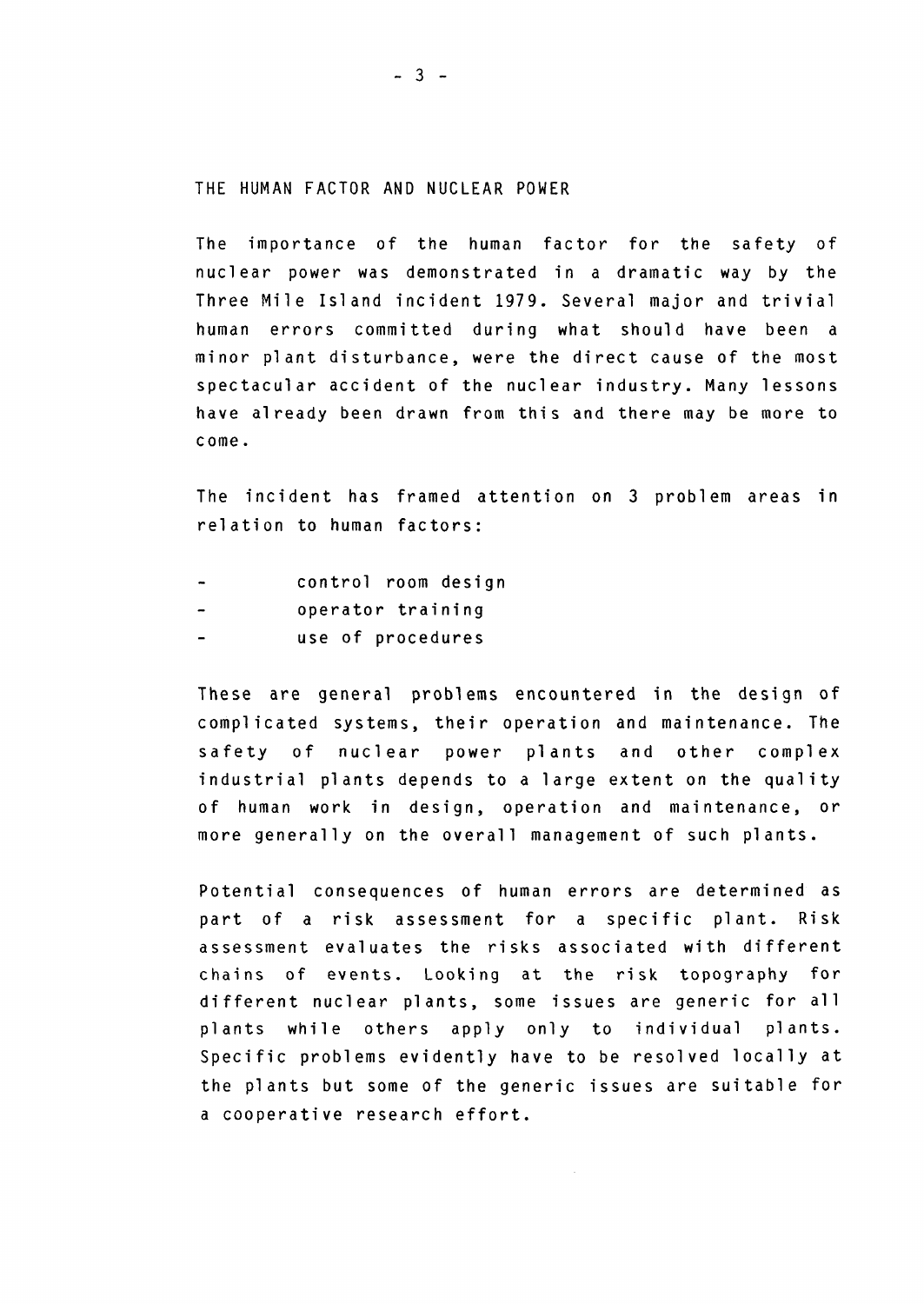The present Nordic cooperation has concentrated on generic issues of human factors and nuclear safety. The aim has also been that the results should be applicable more generally to the process industry where complex and potentially dangerous plants are in use. With its broad scope the Nordic project was not designed to solve the most urgent problems in any one country or utility; the projects were rather selected, on the judgement of a number of experts, to include areas where problems are being encountered and where solutions could be suggested as the result of a joint effort.

In defining the projects for the cooperation a number of considerations were taken into account:

- Human errors committed outside the control room make a large contribution to causes of unsafe conditions at nuclear power plants. Errors made during test and maintenance activities can introduce common mode failures in cases where several redundant systems are made inoperational at the same time.
	- Another cause of common mode failures could be the work organization when routines are badly structured or have been allowed to deteriorate. Maintaining the ability of a safety oriented organization to handle safety threats is a challenge for industry.
		- The design of automated systems and the lay-out of the control room åre important factors; errors can cause serious deficiencies in the man-machine interface. Efficient management of the design process and the use of computer aided design methods have potential benefits for improving the quality of design and operation.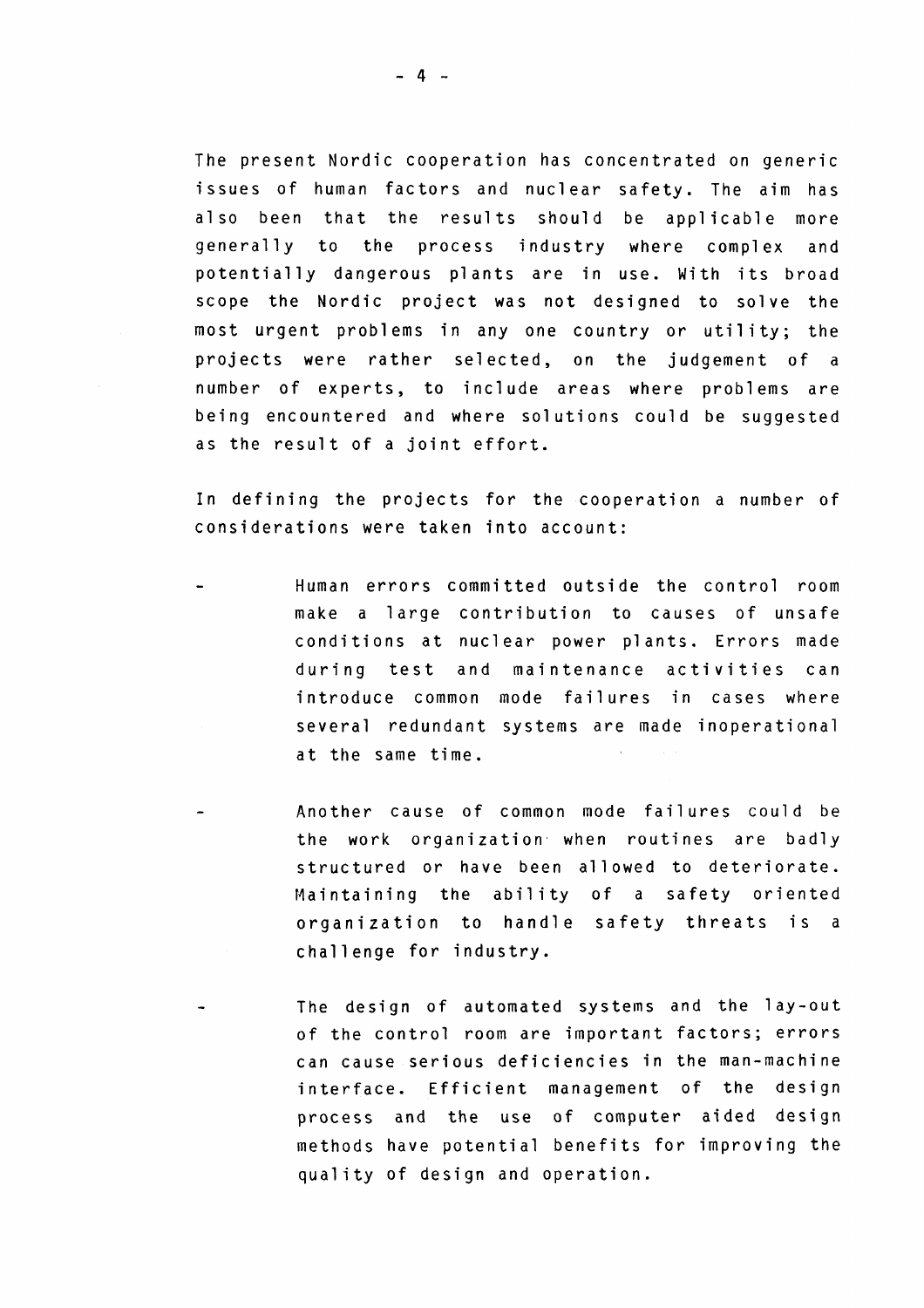- The actual methods for presenting information are based on conventional approaches regardless of the technology used. The advent of cost efficient computers will make it possible to introduce completely new approaches for the man-machine interface.
- It is necessary to validate experimentally the systems proposed for the man-machine interface in nuclear power plants before full scale implementation. The problem here is to establish a measure of the performance of the control room and to collect and analyze the data from the operability experiments.
- Human error data collected during simulator training can be used to improve the feedback given to the trainees. Diagnosing complicated transients is a critical task and therefore it is important to develop the ability of operators to make correct diagnoses of such transients as a part of the simulator training.

TEST AND MAINTENANCE ACTIVITIES cf. LIT(85)2.

Test and maintenance activities are designed to ensure the operability of components and systems. The tests should provide early detection of cases where components and systems have developed faults. The maintenance activities can be divided into corrective and preventive maintenance, for correcting observed faults and trying to prevent faults from occurring. Human error may influence the result of the test and maintenance activities in the ways as indicated in Figure 1. Although the aim of test and maintenance activities is to ensure operability of the systems, possible human errors may actually introduce a new fault in a component or system which was previously operating properly.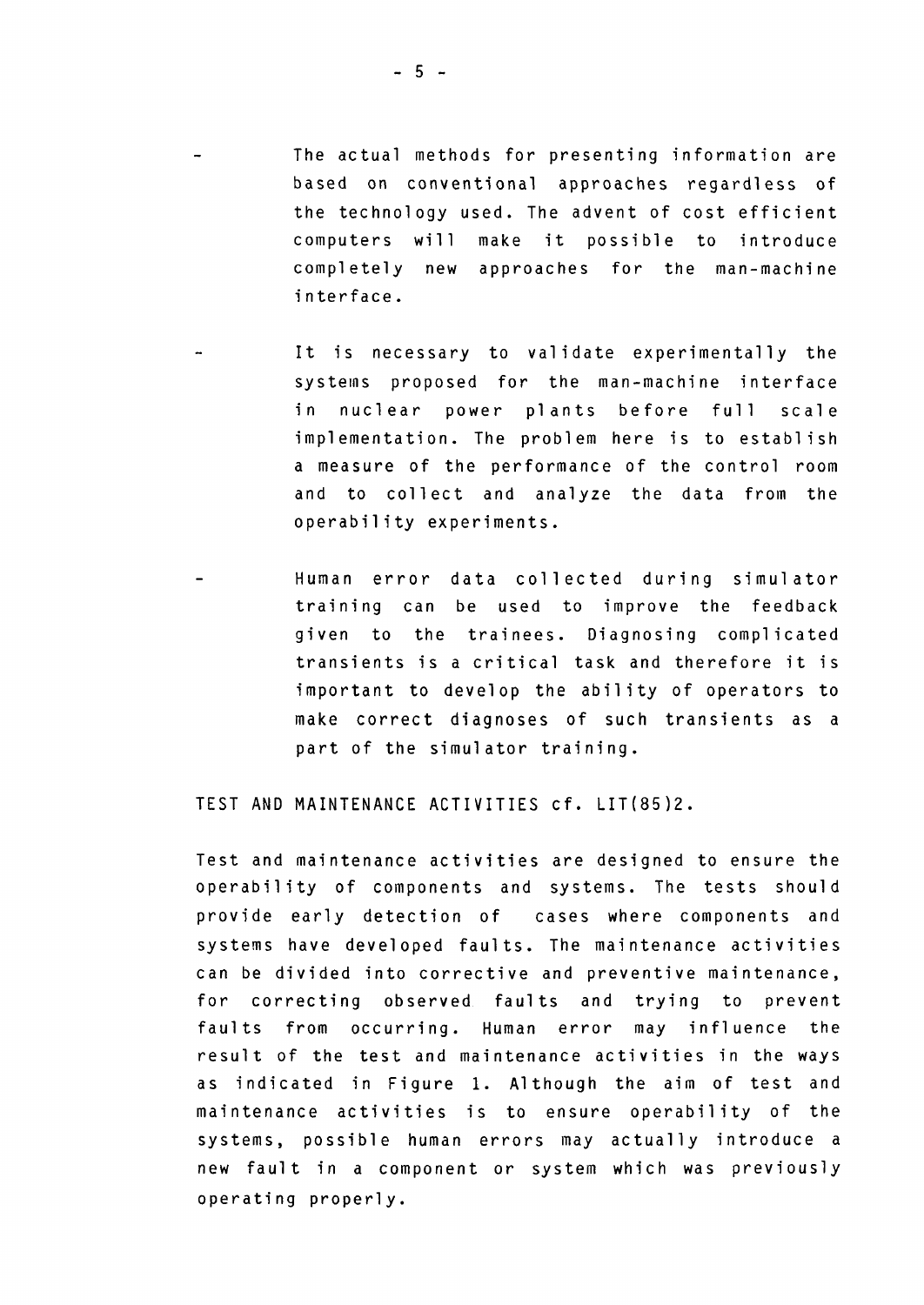Test interpreted by maintenance crew as

failure no failure

| fault in component<br>or system | correct<br>interpretation                 | failed<br>component or<br>system not<br>detected |
|---------------------------------|-------------------------------------------|--------------------------------------------------|
| component or system<br>operable | maintenance<br>initiated<br>unnecessarily | correct<br>interpretation                        |

Figure 1. Possible errors in test activities and their consequences.

A fundamental question in planning test and calibration activities is the selection of an appropriate test interval for critical components. Too long a test interval will potentially increase the unavailability due to various time dependent failure mechanisms. On the other hand too short a test interval may result in unnecessary wear on the component or system and will also increase the risk of unavailability due to human errors.

Another point is the identification of error-prone tasks within the test and calibration activities. If such tasks can be identified precautions can be taken to ensure that the activity is carried out in a correct and timely manner.

Specific studies on these topics carried out within the NKA/LIT-project include :

an overview of test and maintenance practices at nuclear power plants

 $- 6 -$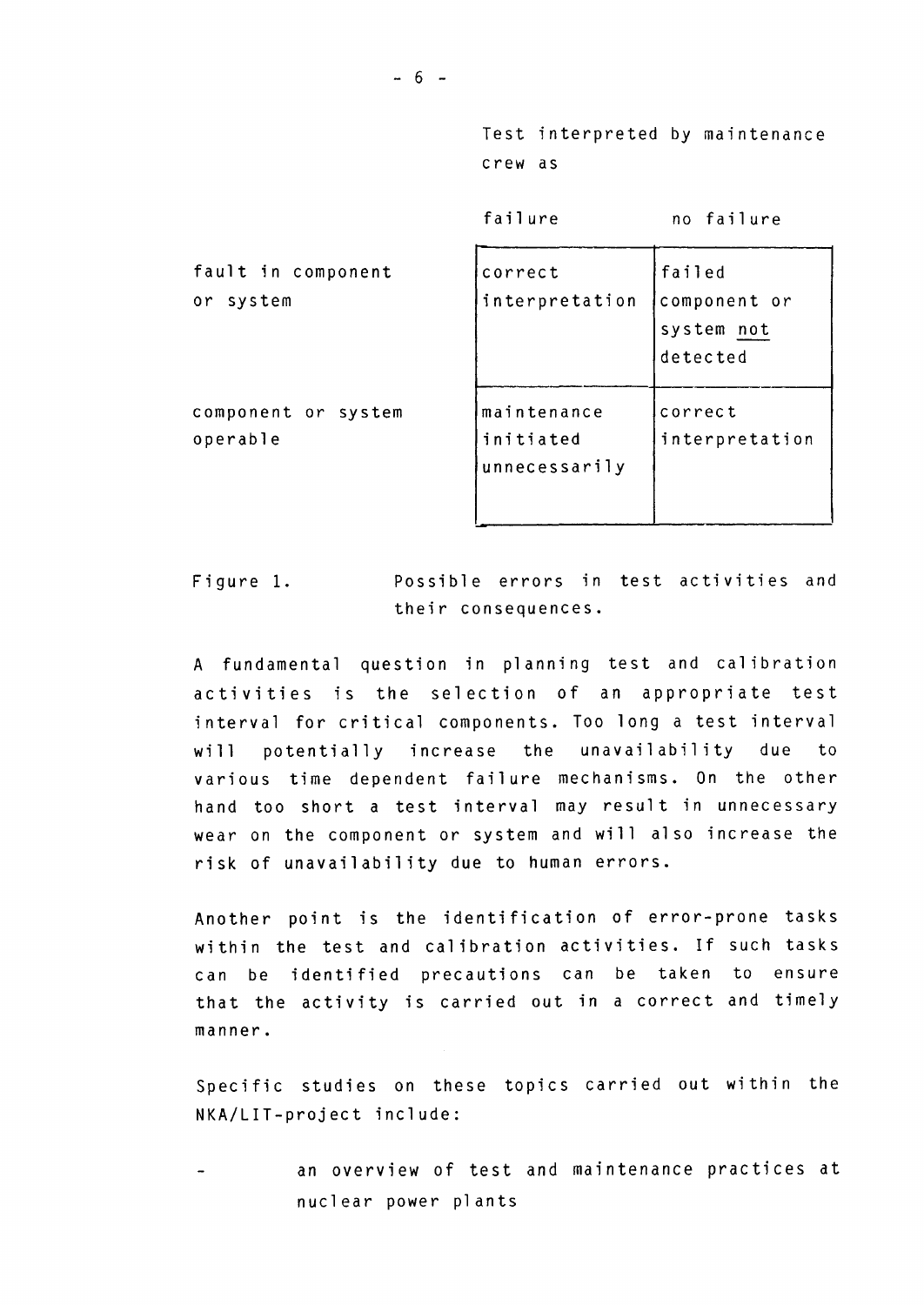- an optimization of test intervals for components and systems in nuclear plants
- a study of test and maintenance of diesel  $\overline{a}$ generators
- the collection of case histories in which human errors in test and calibration have played an important part
- a comparison of national practices for test and calibration at Swedish and Finnish BWR plants
- the development of a method for identifying error prone tasks within test and calibration activities
- an assessment of the development of improved test and calibration procedures in a BWR plant

Some general conclusions from the different studies åre mentioned below.

The test and maintenance activities at the plants rely on a formal system of work orders and procedures. This system makes it possible both to obtain a certain structure in the activities and the necessary assurance that the tasks åre carried out as they should. The case histories, however, indicate that the formal procedures are occasionally bypassed and that such improvisation always introduces a risk of human errors. The use of formal procedures for test and maintenance activities are influenced by several factors such as work practices, lay-out of procedures, and organizational attitudes.

The optimization of test intervals cannot be carried out by mathematical methods alone but must always include some degree of engineering judgement. There is insufficient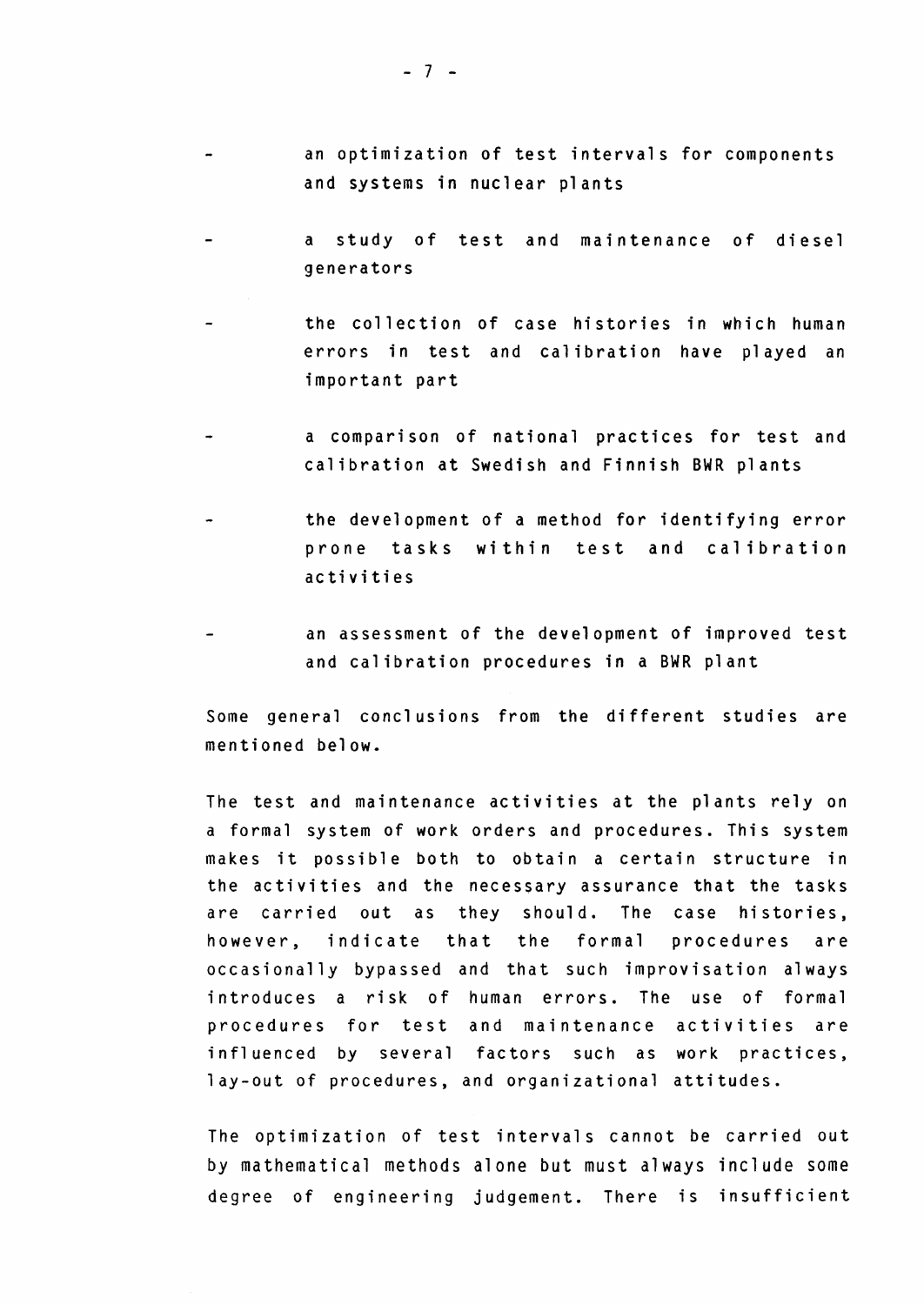data to construct a mathematical model of unavailability, as a function of the test interval, which takes into account all relevant phenomena. This means that the determination of the test interval has to be based on a simpler model for unavailability for which enough data can be obtained. A sensitivity analysis gives a basis to judge if a test interval is either in the lower or upper range.

The search for error-prone tasks in test and calibration activities has to rely on a probabilistic risk assessment (PRA) study performed with a sufficient degree of detail. This should be supplemented with a task analysis, where the tasks of persons carrying out activities which åre associated with the relevant chains of events are investigated in more detail. In such analyses special attention must be given to those tasks where earlier errors may make it impossible for the tasks to be completed. Without such check points in the test and calibration procedures there is always a potential risk that errors might be left in the component or system.

In addition to carrying out a PRA study the assessment of potential risks from chains of events involving human errors must also take a risk management approach into account. In this the assumptions in the PRA åre compared with information obtained from analyzed incidents. This feedback make it possible to check the completeness of the PRA analysis and to ensure that the assumptions of the PRA åre well-founded.

SAFETY ORIENTED COMPANY STRUCTURES cf. LIT(85)3.

The responsibility for the safety of a complex industrial plant is ultimately borne by the industrial company both with respect to its own personnel and to the society. This means that management practices, which åre directed to promote the safety of the plant, have to be developed. The task of the management is to ensure that it is possible to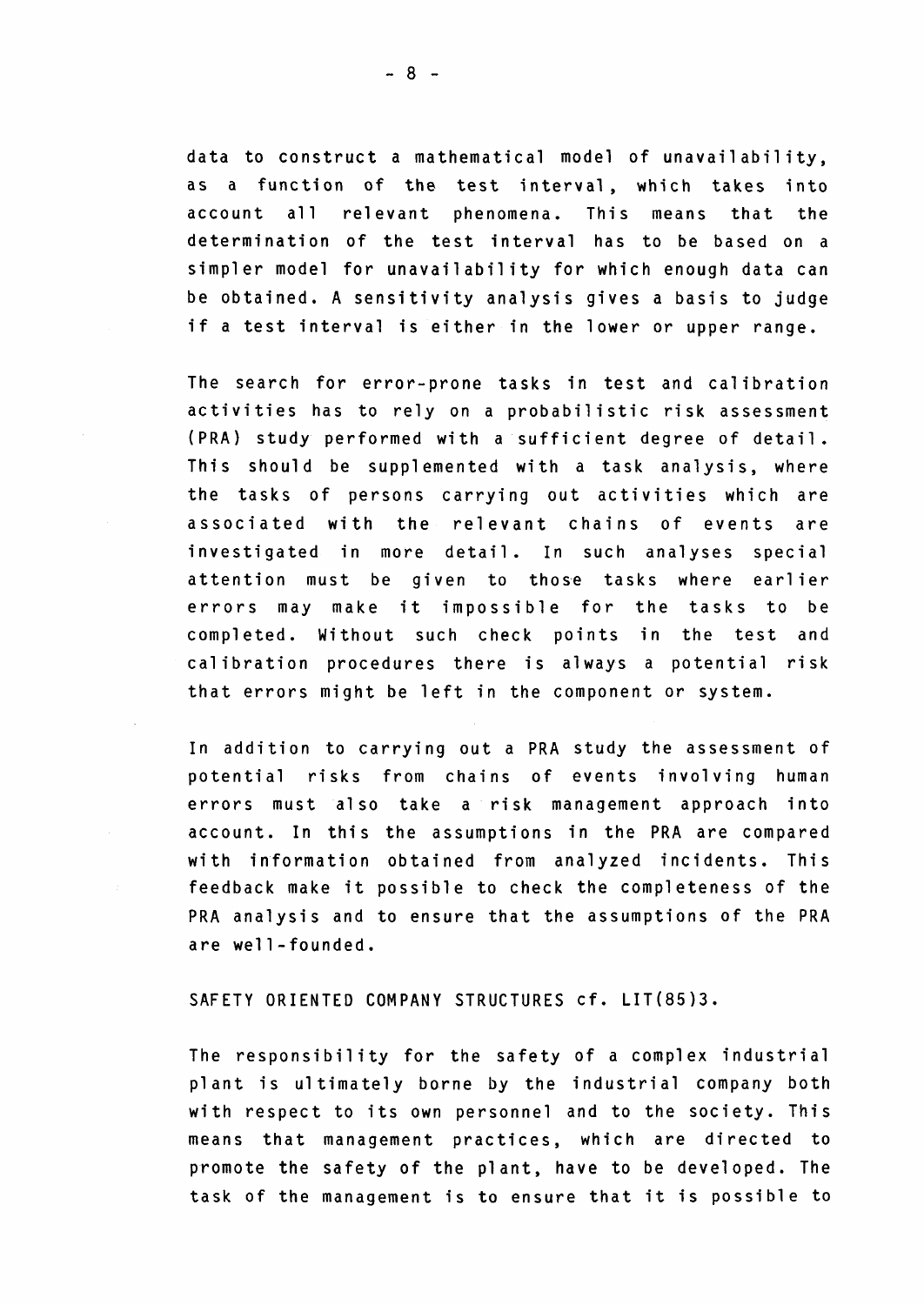maintain necessary knowledge and skills within the industrial company, that work practices åre efficient, that necessary information is distributed to and from members of the company, and that appropriate attitudes to safety are ensured. In so far as any problems in maintaining safety levels then arise they are indicative of deficiencies in the organization.

The NKA/LIT-project investigated the organizational aspects of safety and a method for identifying organizational deficiencies has been developed. The method is intended to be used by the company itself and provide a framework for compiling specialized checklists at the plants in question. The tasks in the project have i ncluded:

- analysis of cases where evidence of deficiencies in system planning were found
- development of a theoretical framework for the analysis of management system and organizations
- development of procedures for organizational surveys
- testing of the developed procedures

The study has concentrated on the management function and the information system (cf. Fig. 2). Another important concept is the existence of formal and informal structures, which interact to form the real organization. Some of the more general conclusions from the project are indicated below.

In order to understand some of the phenomena observed in different bodies it is useful to analyze the interactions between various components of the organization. This is facilitated through a formalized discussion of the structural concept which was worked out as a part of the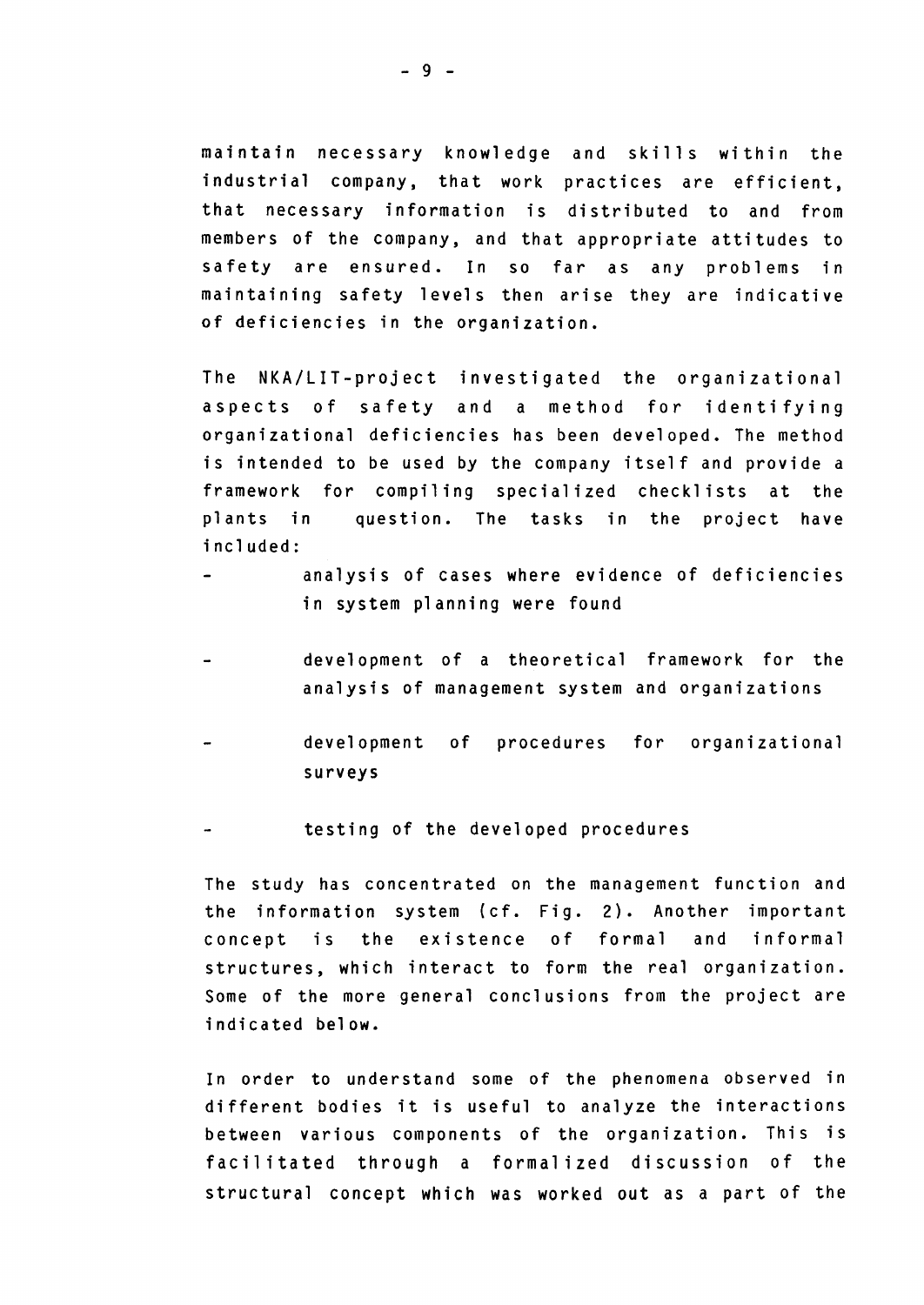

Figure 2: Matrix the completeness of an information system.

project. The understanding which is obtained is essential in the classification of deficiencies observed in actual case studies.

In attempting to illustrate structural deficiencies, an investigation was made of disturbaces that have occurred and have been reported, but not many good examples could be found. One reason is that the disturbances seldom åre analyzed with respect to organizational problems, which implies that some important questions åre never asked. It is also difficult to obtain an accurate account of all the details behind a specific chain of events, as there always will be either conscious or unconscious cover-up actions. Another problem is the confidentiality necessary towards the persons involved. On an anecdotal level, however, many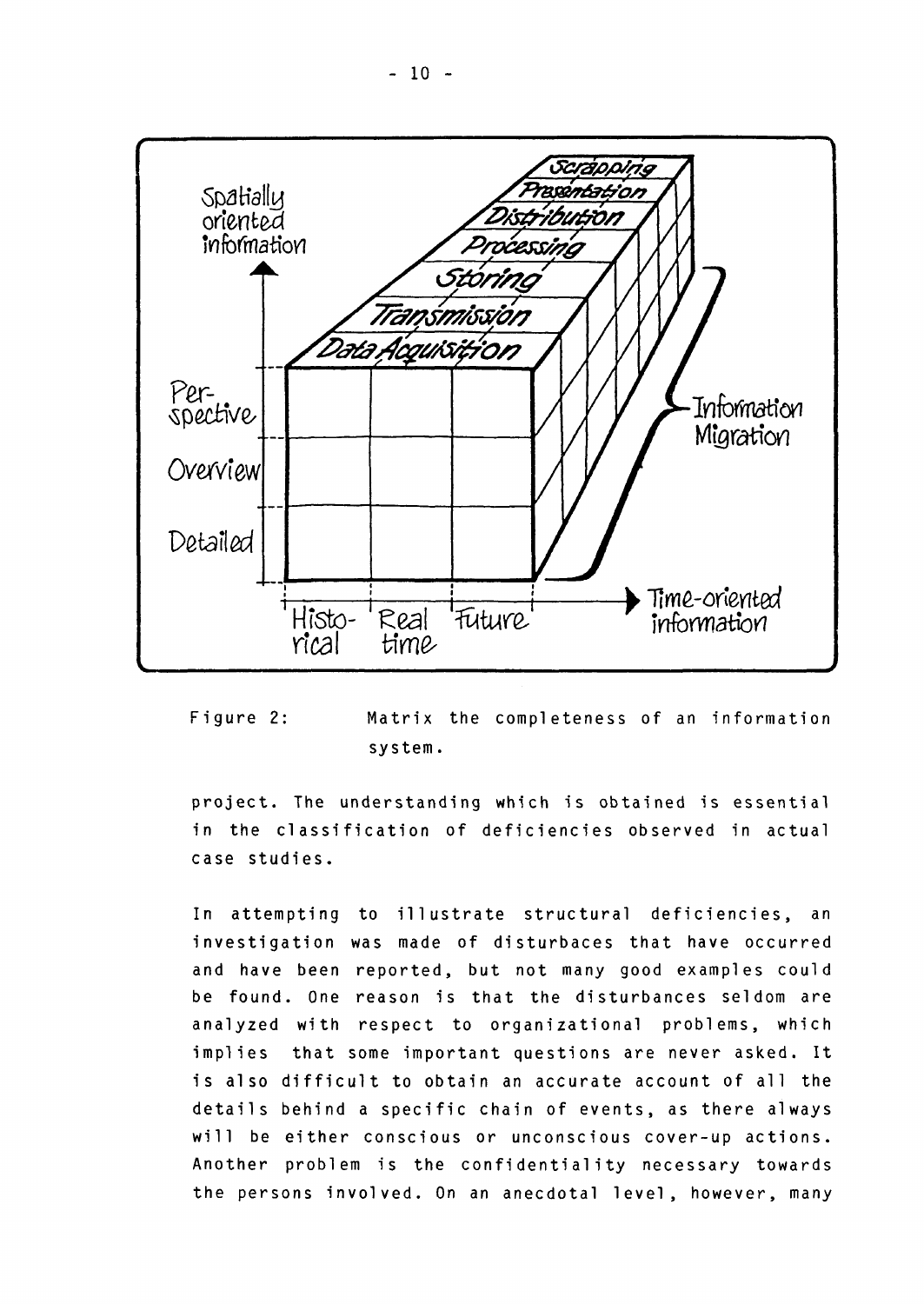cases are referred to in the nuclear community, which clearly point towards generic issues.

In the NKA/LIT-project three field studies were carried out; an event which occurred in the dispatching area of the electric grid system; a reorganization at a nuclear power station; and an investigation of how a stress corrosion cracking problem was handled at a nuclear power plant. The field studies indicate the benefits of the method developed and also show that it is possible for the method to be adopted by the utility company itself.

COMPUTER AIDED DESIGN cf. LIT(85)4.

The quality of the control room design has an important influence on the human errors that can be committed in controlling a complex industrial process. From looking at possible design deficiencies it is evident that they, to a large extent, åre caused by deficiencies in the management of the design process itself. Such errors may be avoided by a proper design management and by using proper design tools.

In the design of control rooms it is important to consider the projected life time costs of the plant. When it is realized that industrial processes åre often designed for a projected lifetime of 20 - 40 years it is clear that the yearly operational costs åre far more important than the costs of the initial design. This applies especially to the case where a small design omission could lead to unavailability or even safety problems in the plant.

Any errors in the design should evidently be caught and corrected at the earliest possible stage. In control room design as in all design work it is the rule that with time the costs of design changes will go up and the design freedom will go down (cf. Fig. 3). This means that proper attention should be paid to assuring the quality of the design.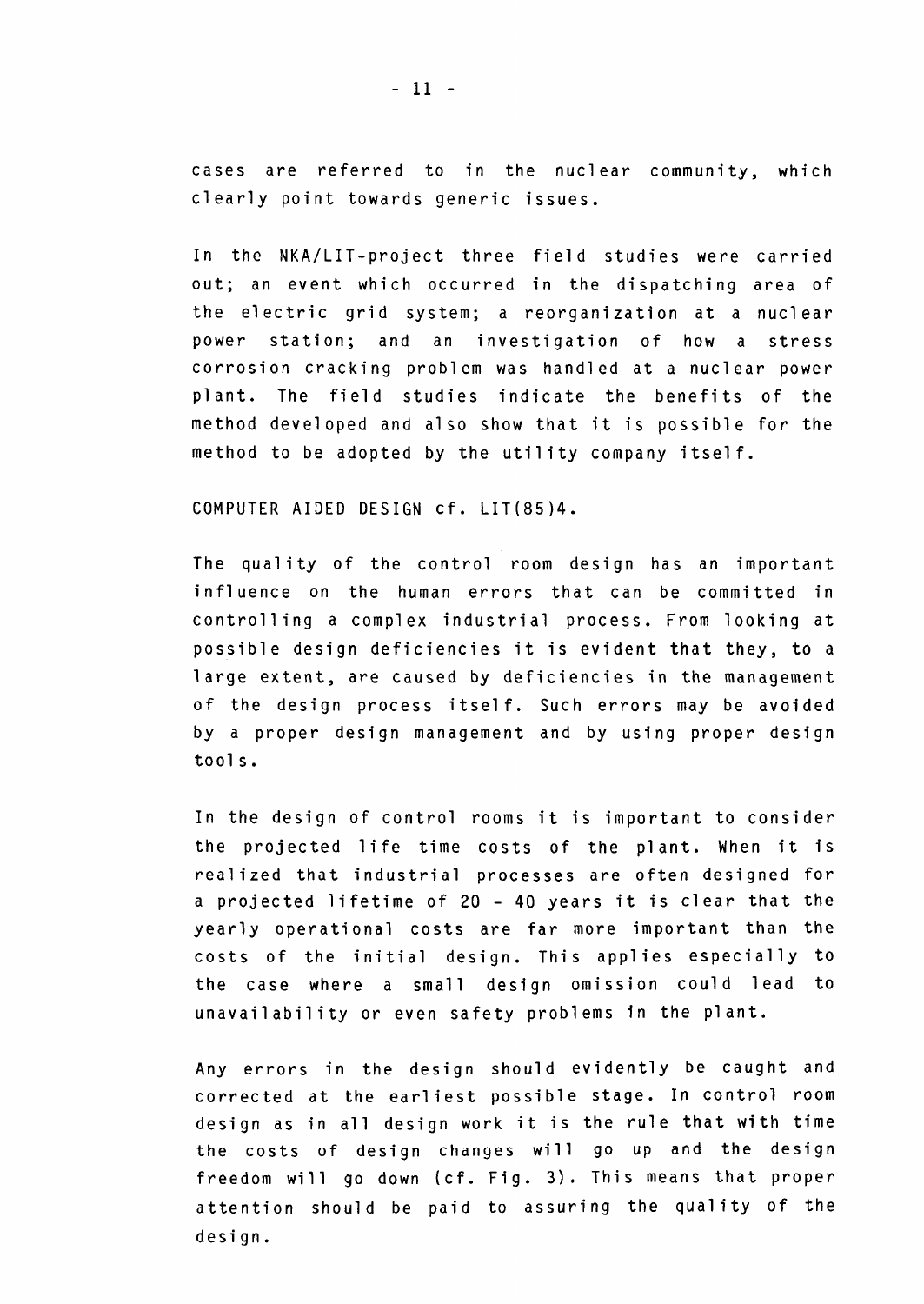

Figure 3: The freedom in the design decisions will sink gradually with time and the costs of changes introduced will increase correspondingly

The following design errors were considered

- that an important design requirement has been omitted
- that the quality of the selected design is not high enough.

Generally, the first type of error is the most important because it could cause serious deficiencies in the subsequent design. This type of error also points to problems in the design management. It is evident that the second type of error al so could cause deficiencies in the design, but it could also be introduced through a compromise between conflicting requirements on the design.

In order to ensure an appropriate design quality computer aided design (CAD) methods, if properly realized, may prevent many of the difficulties involved in purely manual methods. CAD methods offer the following potential benefits for control room design: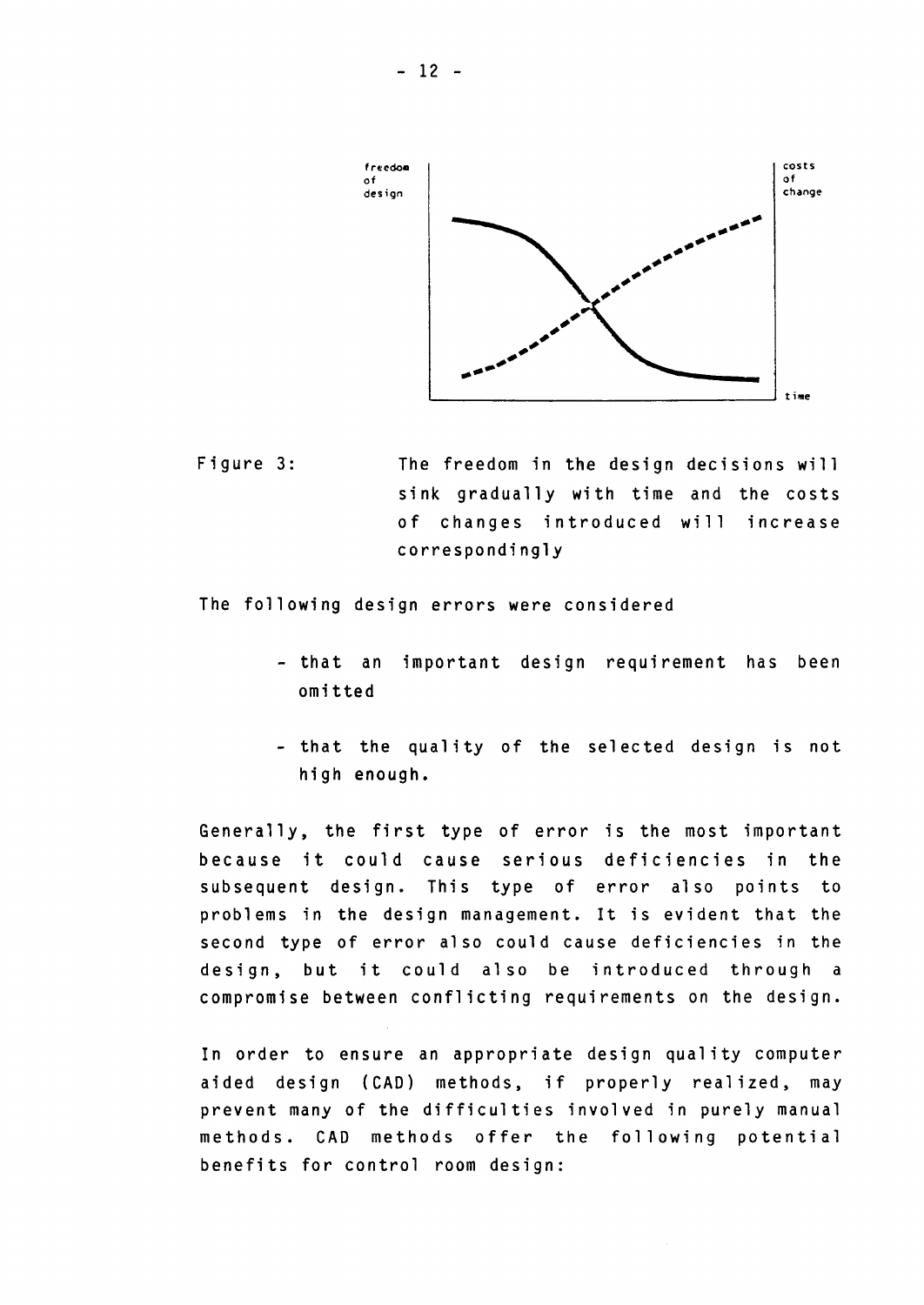- easy design changes automatic generation of documents  $\overline{a}$ automatic verification of design
- 
- automatic production of software  $\overline{a}$
- easy access to design information
- easy use of internal design standards
- better quality of design data base

The construction of computerized design aids involves a thorough analysis of the information needed by different users during the design project. The construction of the design data bases means also that a formalization of the design process has to be carried through.

As a part of the NKA/LIT-project a demonstration system was built, where emphasis was laid on the documentation of a formal model of requirements and their relation to the technical solutions. This helps to resolve the problem of keeping track of the reasons behind the design which is one of the largest problems with the present design practices. The system has been tested using a case from a BWR plant.

The results indicate that it is possible to get the benefits listed above by using computers in the construction and verification of the design data base. Computerized methods åre recommended not only for new designs, but it could also be beneficial to computerize parts of the design data base for old plants.

The introduction of new operator aids in the control room would provide a suitable opportunity to carry out such computerization. The real ization of a computer aided system should clearly be based on available commercial systems, adapted so as to include modules of the type developed in the demonstration system developed in the present project.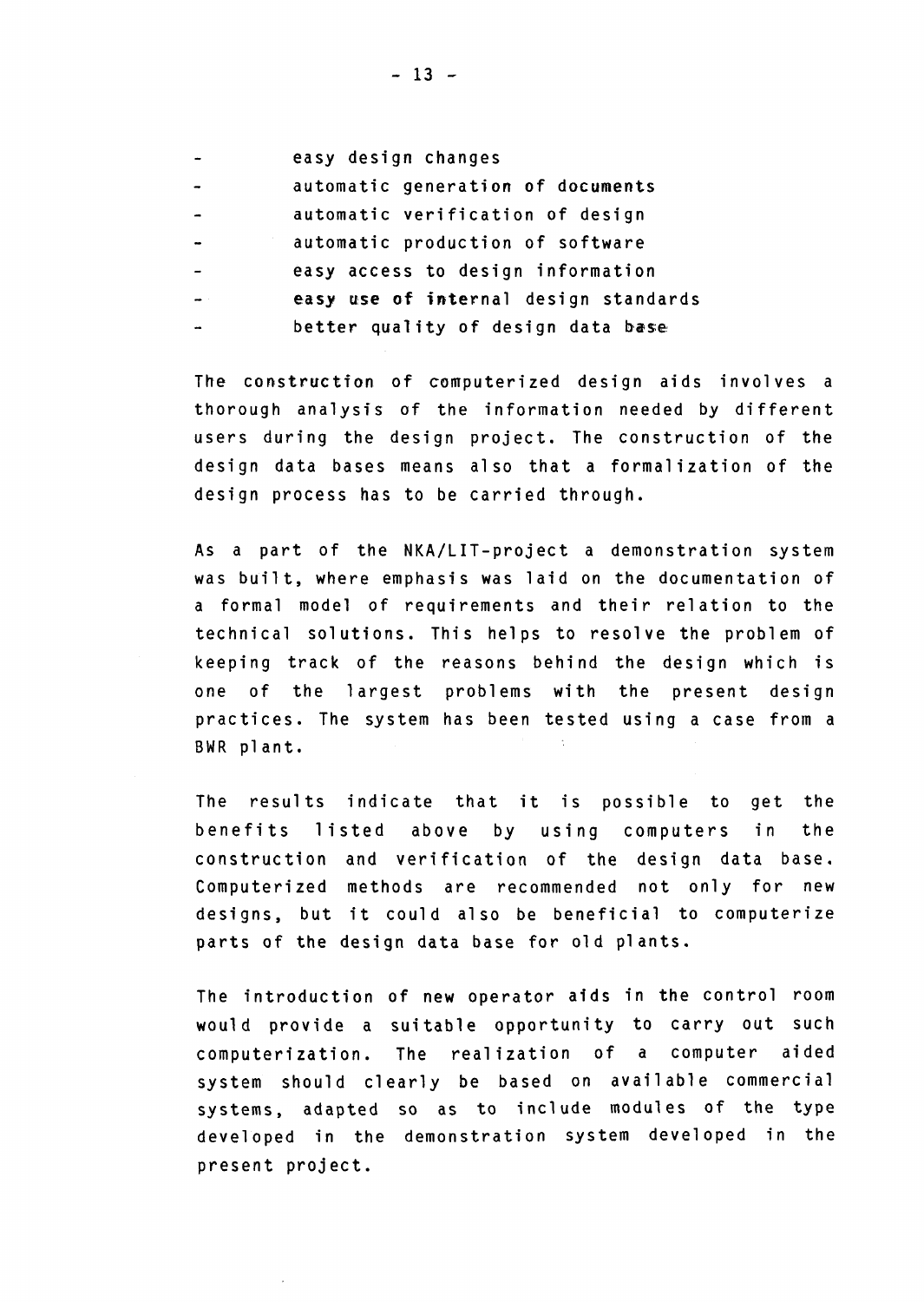COMPUTERIZED OPERATOR SUPPORT AND EXPERIMENTAL VALIDATION cf. LIT(85)5.

The increasing use of computers for information presentation in control rooms offers new possibilities but also introduces new risks. The new system makes it necessary to consider concurrently operator roles, system functions, operator training etc. in order to arrive at better solutions of the problems of the interface between man and machine.

As the present design of both conventional and computerized control rooms relies to a large extent on conventional concepts it is necessary to make a more detailed re-evaluation of the new concepts underlying the construction of operator aids. Taking into account the required safety and the high costs involved with a full scale implementation of a new system, it is clear that proposed concepts should go through several stages of experimentation and validation.

When considering the supervisory and control tasks in a nuclear power plant, it is evident that the process operators need a clear and well structured understanding of the operational' goals and restrictions of the plant. It can be noted that operational goals and restrictions often only are implied in the operational instructions and not directly deducible from the plant information system. One of the aims of future system would thus be to make these goals more explicit and to structure the information in such a way that it becomes easier to determine whether the goals åre attained and the requirements satisfied.

Similarly it is necessary to support the operators in matching plant goals and functions to available equipment and vice versa as an aid in diagnosis, planning, resource management etc. This can be expressed as the operators need for information about the plants "WHY, WHAT and HOW".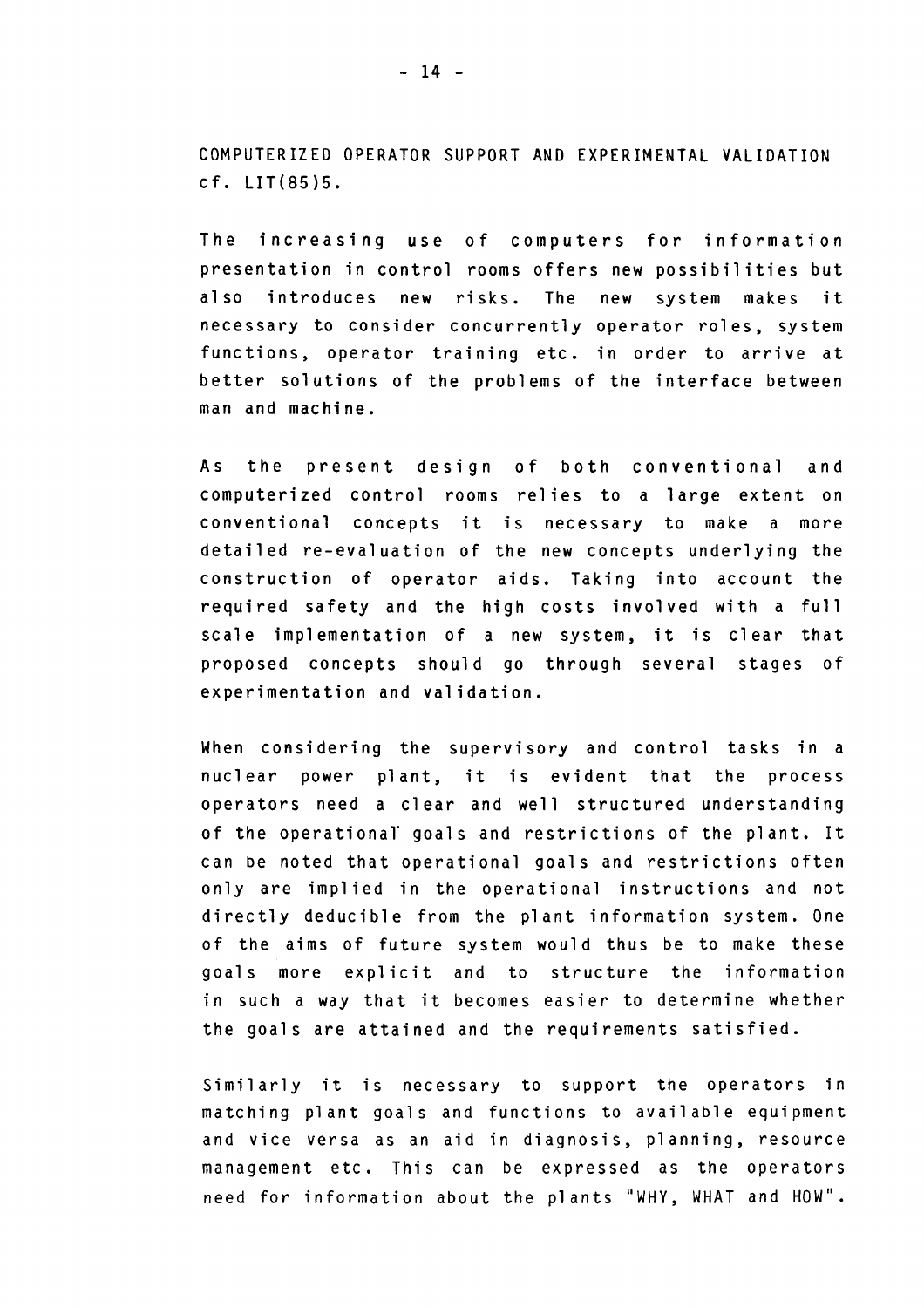In a power plant, one of the most important operations is to control the transfer of mass and energy in the process. The NKA/LIT -project shows that the operational goals and requirements can be described in terms of balances and transfer of mass and energy. In order to pursue this concept, a formal system has been developed for describing the plant, using symbols of mass and energy flows. This makes it possible to construct abstract functional models of the plant on several levels (cf. Fig. 4). This formalism has been described as multi-level flow modelling  $(MFM)$ .

#### LEVELS OF ABSTRACTION

#### FUNCT

CONTROL SYSTEM OBJECTIVES ETC. **NCTIONAL PURPOSE**<br>PRODUCTION FLOW MODELS,

#### **0**<br>BSTRACT FUNCTION

INFORMATION FLOW TOPOLOGY, ETC. CAUSAL STRUCTURE, MASS, ENERGY &

#### GENERALISED FUNCTIONS

CONTROL LOOPS, HEAT-TRANSFER, ETC "STANDARD" FUNCTIONS & PROCESSES

#### PHYSICAL FUNCTIONS

P<br>E<br>C ہ<br>ا ROCESSES OF COMPONENTS AND<br>QUIPMENT<br>|CAL FORM ס<br>| µ<br>∙ ^ ~ -o 3 *v>* I m c ELECTRICAL, MECHANICAL, CHEMICAL

# EQUIPME|<br>PHYSICAL F!

PHYSICAL APPEARANCE AND ANATOMY,<br>MATERIAL & FORM, LOCATIONS, ETC. PHYSICAL APPEARANCE AND ANATOMY,



of a technical system representation of functional properties The abstraction hierarchy used for

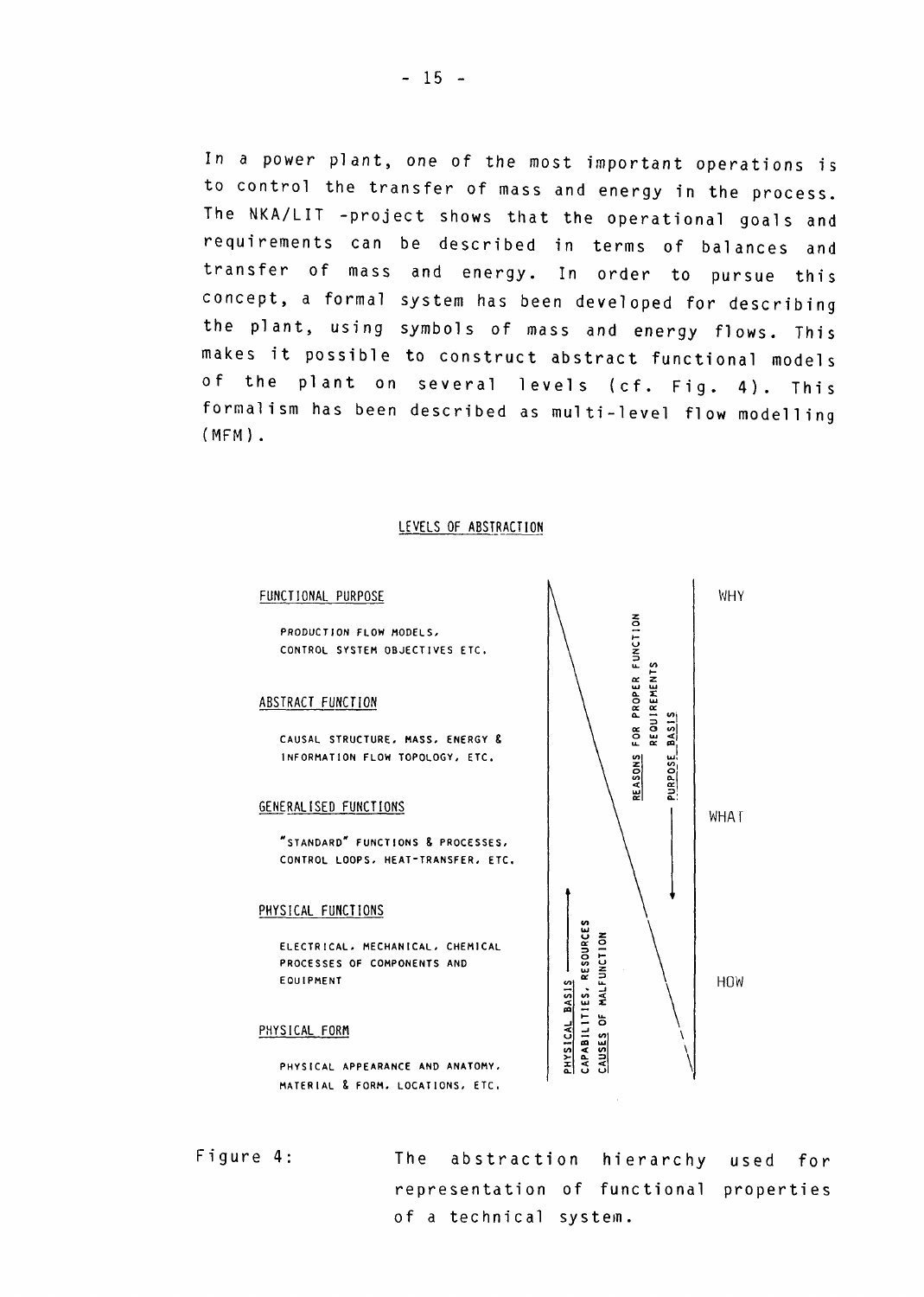The possible uses and benefits of multilevel flow models have been assessed. Using a simple experimental tool, a generic nuclear power plant (GNP) simulator, their acceptance as a means of information display has been studied and it seems that the approach is viable. Several versions have been installed for experimental and demonstration purposes. Experiments using GNP with display systems built on the multilevel flow model approach have been carried out and show that it is possible to diagnose faults in a plant on a more general level in terms of production and safety goals.

The experience obtained with the multilevel flow models indicates that they are particularily useful in plant design. Efficient use of this system for practical problems requires good process knowledge and training in the symbolism and in thinking in terms of abstract functional models. It seems, however, to be relatively easy for persons with a technical process background to acquire the necessary skill in using the symbols.

The experimental validation of the proposed displays turned out to be time consuming and costly. The construction of an experimental facility and its modification for a specific experiment is an effort which easily could take several years and involve a considerable amount of manpower. If it is to be used to build real systems for nuclear power plants it will be necessary to develop a method by which the concepts could be checked in several stages during the design.

PLANNING AND EVALUATION OF OPERATOR TRAINING cf. LIT(85)6.

The requirements for proficiency of nuclear power plant operators have lead to the use of simulators for the training of control room operators. The simulator is operated in the same way as the plant from the control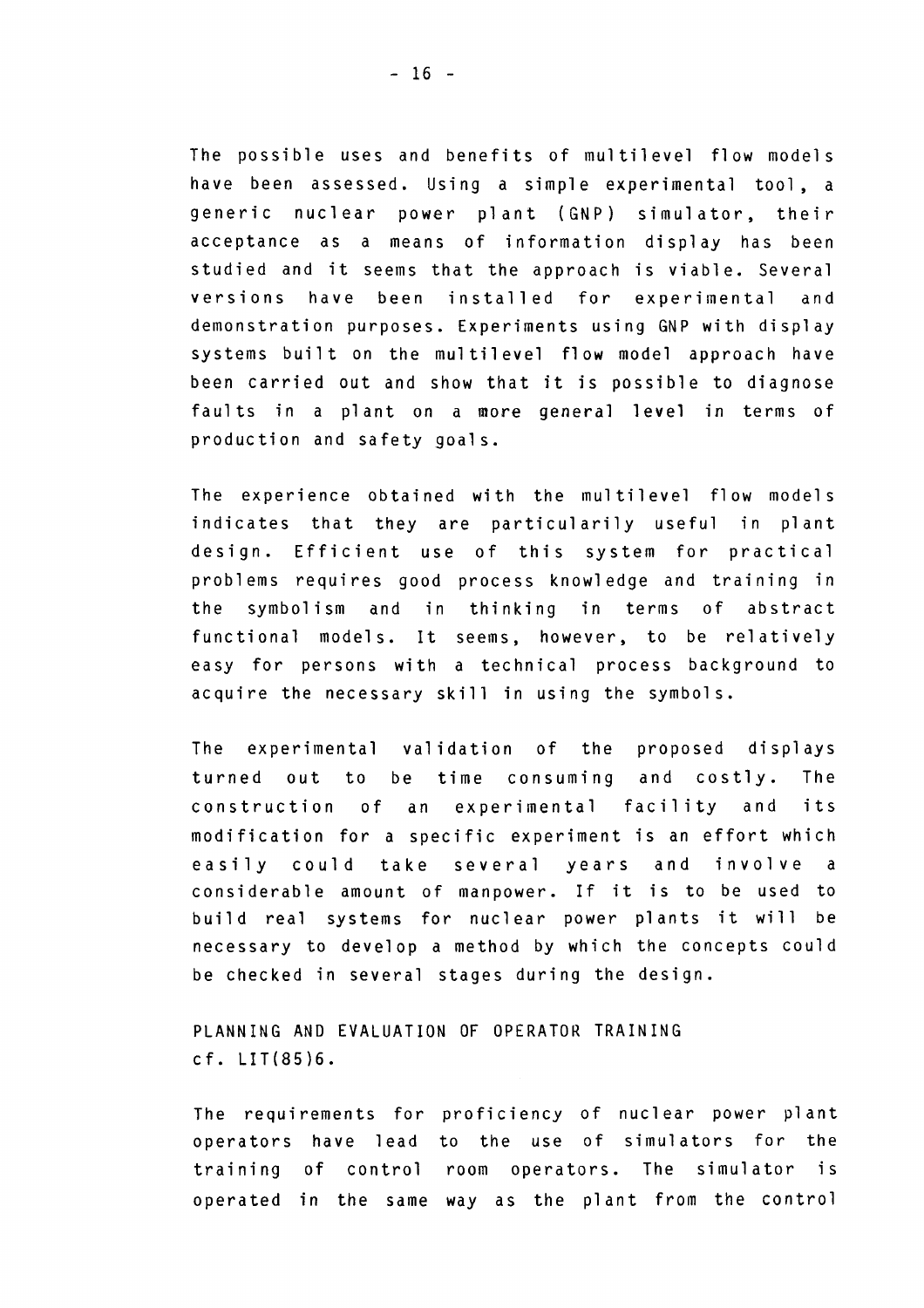room and the traim'ng sessions åre devoted to manoeuvres which the operators have little or no possibility to perform during routine plant operation. The simulators are used on a continuous basis to ensure that the operators have the required abilities.

One of the problems in planning the training is to judge the relative importance of different training sessions in terms of task difficulty and operator experience. One solution is to systematically collect the results from earlier training sessions in order to identify areas where deficiencies in the knowledge of the operators have been noted. Such information could also be used to direct the attention to possible problem areas in control room design and in the operation instructions.

One method of collecting information during the training sessions, developed and used in the NKA/LIT-project, can provide feedback to the planning of the training. Experience with the method also shows the importance of a detailed preparation of the training session in terms of what the operators should do and what they might do. To recognize the causes of observed errors during the training session it is important to arrange for a detailed discussion analysis after the training session. Experience also indicates that it should be the instructors who collect the error data.

On a more general level one of the important questions in the planning of operator training is to determine the qualities that are needed for a good operator. The good operator should have a "process feel", but how such a feel could be developed and what it involves is by no means clear. One possible explanation is that a good process operator has been able to structure his knowledge into an easily manageable set of rules which directs his attention at all times to the most relevant issues of the operation.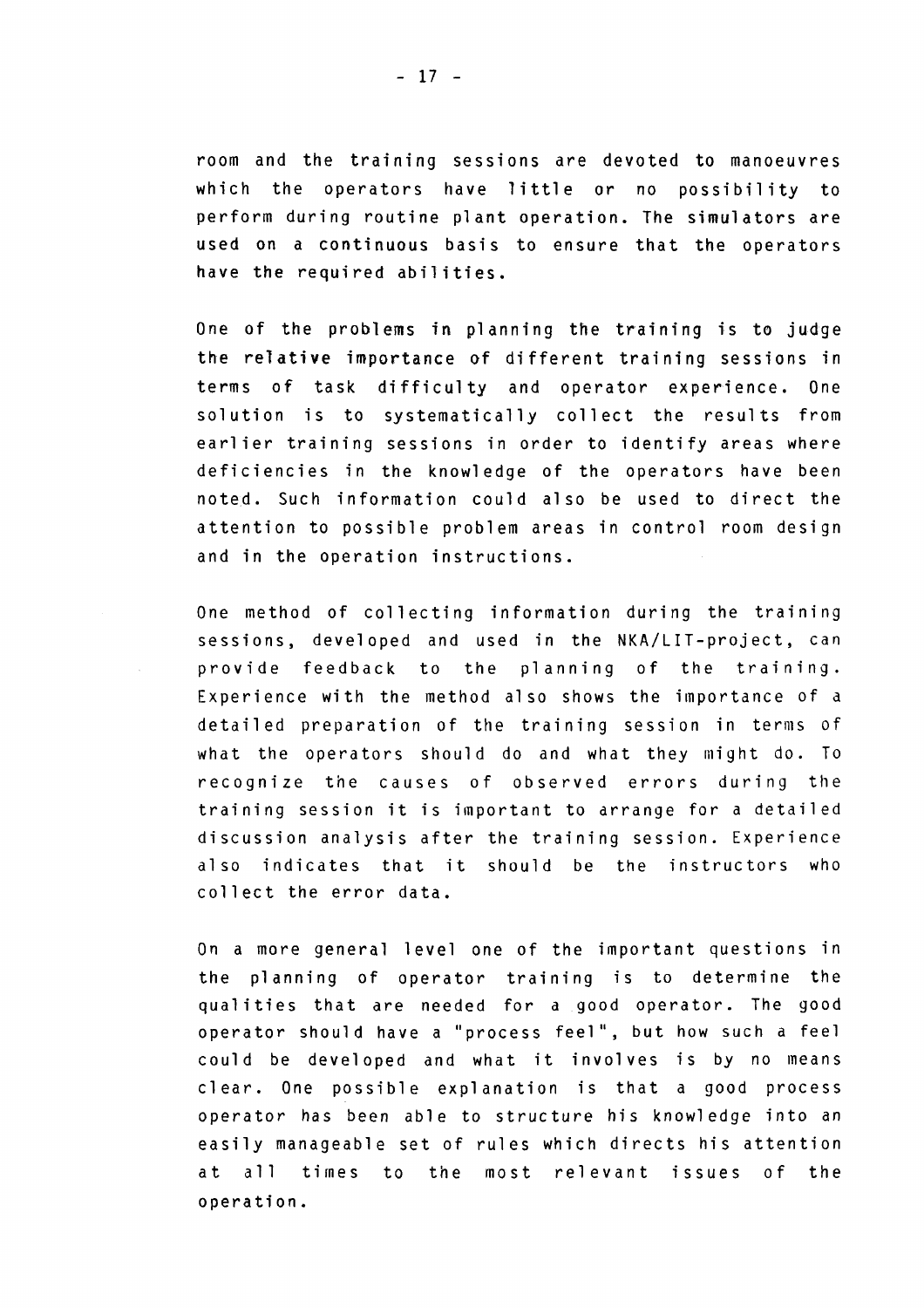One of the aims of the NKA/LIT-project has been to investigate the applicability of such rules to nuclear power plant operation. Some of the rules proposed are self-evident from an operational point of view, but it was possible to identify how the internal model of the operators develop by giving them the task of writing down such rules. It was seen that the rules generated became more general as the profiency of the operators increased.

Another question is the extent to which training in such rules can influence the acquirement of "process feel" and whether this could be measured. For isolated tasks and items of knowledge it seems possible to define the minimum requirements necessary for operation. The difficulty, however, is to assess whether the operator has been able to integrate all the separate items into a working model of how the process should be operated. At present the tests given to the operators, e.g. by the authorities as a part of the licencing practices, are based more on judgement and sound engineering practice than on a systematic evaluation of the requirements of operator proficiency.

Considering rules of thumb used by control room operators of a process plant, it is possible to distinguish between context-dependent and context-free rules. The former åre directly associated to the plant in question and åre not transferable. Context-free rules provide more general aids for problem solving, indicating e.g. how causes and consequences should be diagnosed. An interesting question is then to what extent it is possible to transfer operator skill in using context-free rules from one task to another. This could have important implications in planning operator training.

#### CONCLUSIONS

The NKA/LIT-project has confirmed the importance of the human factor as a component in the safety of nuclear power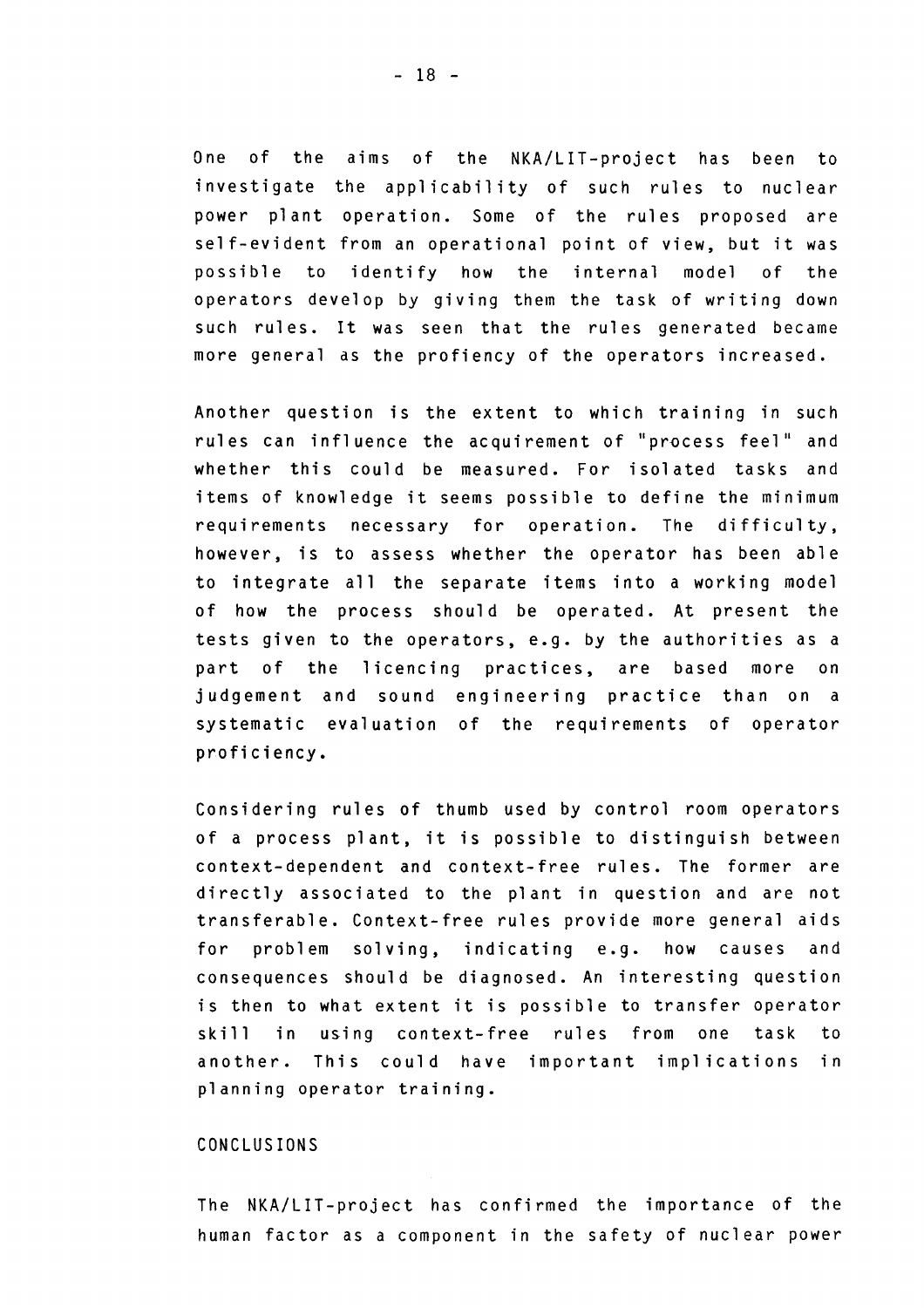plants. The different parts of the project have also generated specific suggestions on how the quality of the human work could be improved. Discussions and observations within the nuclear industry have indicated that some of the problems are well known and have already been handled on an ad hoc basis. There could, however, be benefits to be derived from a more systematic approach in the treatment of human errors. In order to apply available theoretical knowledge it is important to arrive at a working dialogue between researchers and those engaged in practical work in the industry.

In spite of the large effort (nearly forty personyears) during the four year NKA/LIT-project it is clear that another phase of follow up work will be needed before the ideas proposed can be utilized in practice. Application oriented follow up projects would need to be performed on a national basis in view of the varying field of interest in the Nordic countries, but the cooperation established offers the possibility of involving several parties in such application projects.

The project has also indicated areas where additional research efforts will be needed. One such problem is to make quantitative assessments of the probability of human errors in different tasks. At the present level of knowledge and with present data available it does not appear possible to identify any valid and reliable method for the calculation of human error probabilities. Therefore it is important to continue the work to establish a suitable basis for the design of errortolerant systems .

The design and operation of nuclear power plant relies on the contributions of a large number of human experts. One of the crucial questions is how this expertise can be made available to the operators. The increasing complexity of the nuclear plants also poses problems where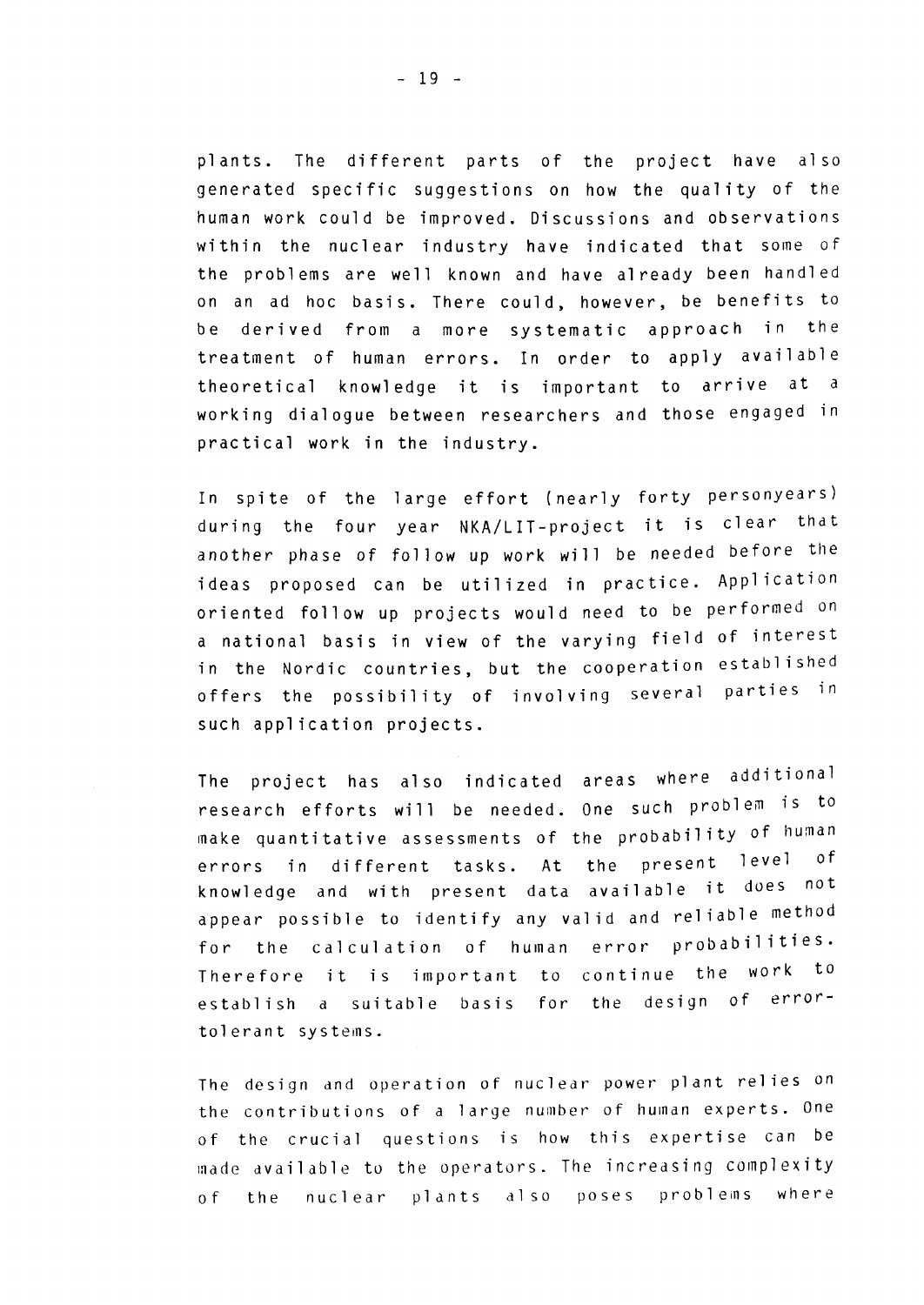connections between several areas of expertise are required. This generic problem could be addressed by using methods from the field of artificial intelligence and build up so-called expert systems. At present there are diverging opinions on the possible benefit of such systems and fears have even been expressed that an increasing use of expert systems could tend to undermine human expertise. Regardless of the diverging opinions it is, however, clear that additional research efforts are needed before such systems could be utilized. Questions in this connection åre addressed in a new Nordic Cooperation programme in the period 1985 - 1989.

#### REFERENCES

- 1. Wahlström, B., Rasmussen, J., Nordic cooperation in the field of human factors in nuclear power plants. IAEA-SN-45247, Nuclear Power Experience, IAEA Vienna 1983.
- 2. Wahlström, B., Human factors in nuclear power systems - activities in the Nordic Countries, ANS/ENS topical meeting, Knoxville, Tennessee, April 20 - 23, 1986.